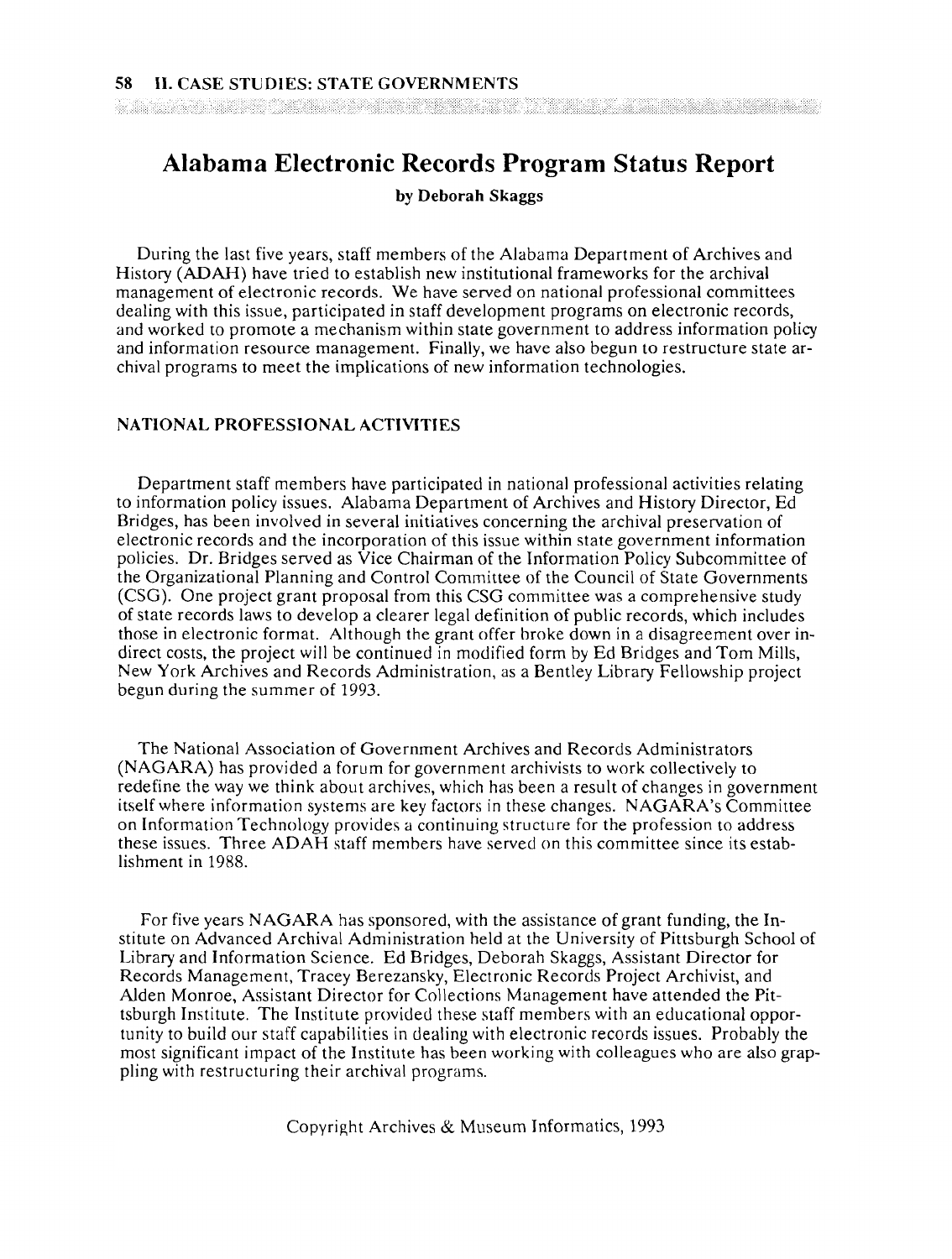# **INTERNAL DEPARTMENT ACTIVITIES**

Strategic planning has been one curriculum component of the Pittsburgh Institute. Institute planners recognized that restructuring a government archival program for current and future information technologies requires a new understanding of our traditional view of the mission of an archives as well as government itself. The use of long-range planning provides a mechanism for rethinking the role of the archives in this changing environment.

Although the Department of Archives and History has conducted short-term operational planning activities for a number of years, all staff members have participated in strategic planning activities during the last four years. The department's strategic plan reflects the staffs changing philosophy of how the department carries out its mission and, consequently, a redefinition of the records management program. During the 1980's, the department established a traditional state government records management program designed after federal and state government models of the 1950's and 1960's. Significant recent accomplishments of the program include the revival of the State Records Commission and legislation creating the Local Government Records Commission, the approval of general records schedules for numerous state and several local functions, the development of records schedules for individual state and local agencies, the establishment and operation of a State Records Center, and a substantial expansion of the imaging assistance program. Staff members have worked with local officials, encouraging them to maintain archival and temporary records according to nationally recognized records storage guidelines.

Despite considerable effort, the department's activities have affected only a fraction of records created and maintained by government agencies. In today's information and administrative environment, staff members of the Alabama Department of Archives and History recognize that they cannot directly reach into each government office to ensure the preservation of all historically valuable material. The department must promote systems that encourage public officials to manage their records in a manner consistent with the longterm needs of their agencies, which includes the preservation of documentation of continuing value. Through these support efforts the department can help individual state agencies and local governments better meet their responsibilities to Alabama citizens for preserving important government records.

With the new strategies stated in the plan, the department faces a number of transitional issues. The State Records Commission, in particular, will need to endorse and support the rationale for redesigning the program. Currently Records Management staff members are working to assist the Commission by defining policies and procedures that foster an awareness by state and local officials of their responsibilities for the proper management of records. Staff will also need to develop new procedures for agencies relating to records scheduling and implementation.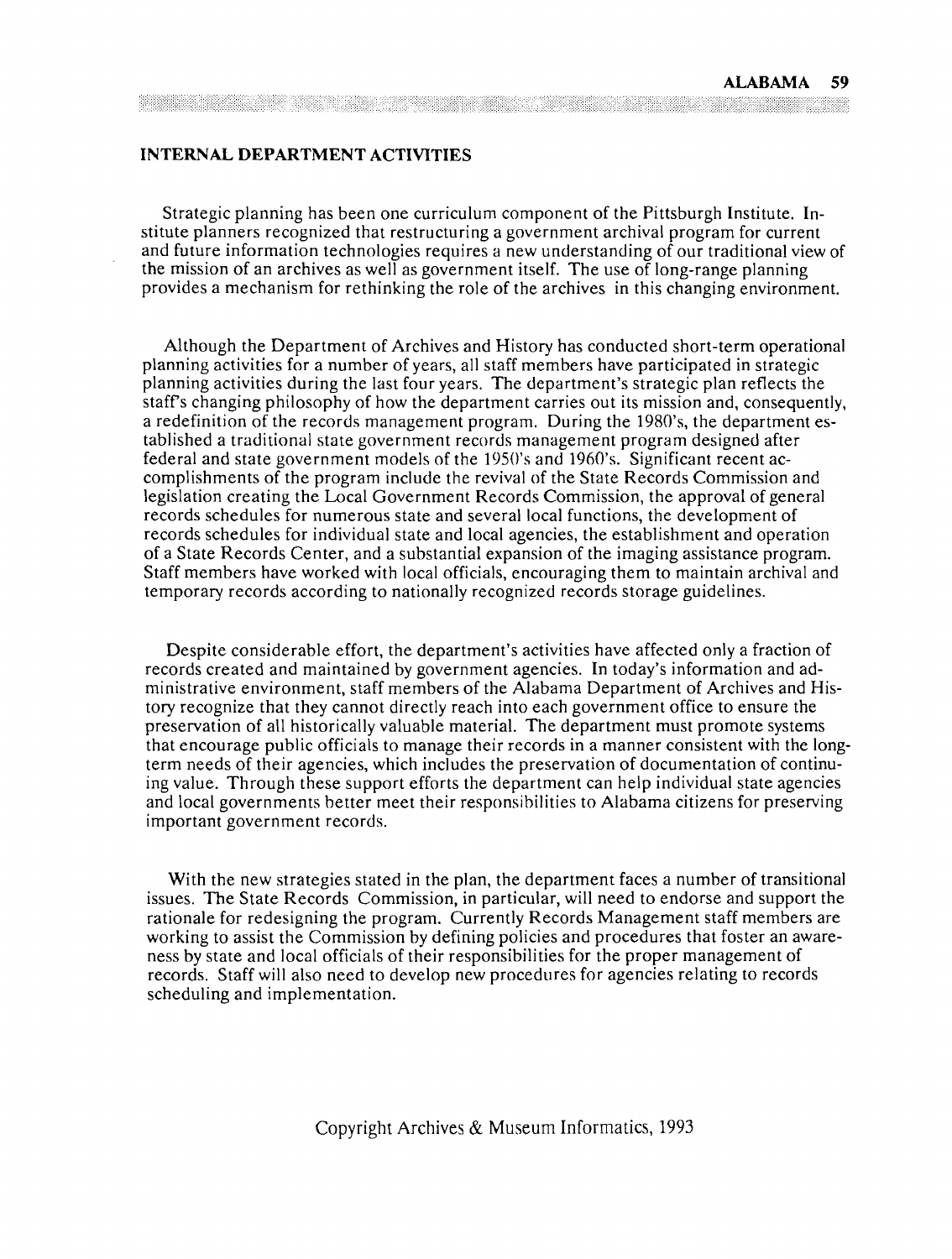#### **60 II. CASE STUDIES: STATE GOVERNMENTS**

in the contract of the contract of the contract of the contract of the contract of the contract of the contract of

Overall, the Records Management Division will be shifting its role to one of monitoring, assisting, and coordinating the work of state and local agencies in meeting their legal responsibilities for records administration, rather than seeking to do directly all the records management work for the agencies. In making this change of emphasis, the department is recognizing a fact that has always been a reality of the records management effort -- that government officials in each agency are ultimately the ones who are responsible for the management of their agencies' records. The Department of Archives and History needs to expand and improve services to support public officials in meeting their records responsibilities.

The strategic plan commits the department to the goal of promoting and participating in the development of state and local government information resource management coordination structures. Specific objectives under this goal seek to raise the visibility of the archival function and the issues of archival preservation in state government information resources management guidelines and procedures. Another objective reflects the plan's overall philosophy regarding the department's work with public officials. This objective recognizes the Records Management Division's responsibility for developing mechanisms to define and promote better awareness of public agencies' responsibilities in managing their own records.

Finally within the department, staff members are continuing to develop their capabilities in dealing with information systems by evaluating the Department of Archives and History's computer system with the purpose of implementing a long-overdue systems' upgrade. Network accessibility, especially to other state agencies, is a department priority of an upgraded system.

### **STATE GOVERNMENT ACTIVITIES**

A key to the success of implementing the department's strategic plan is to develop partnerships within state government. As witnessed in other sates, a comprehensive information policy organizational structure is critical to the success of ensuring that the archival function is being considered in state government information resources management and information policy development. Alabama's Department of Finance, Data Systems Management Division (DSMD), has the legal authority to serve as a central coordinating body for information resources management and information policy development and implementation. Despite a recognition by many of the need for better statewide information resources coordination, Alabama state agencies have a long-established tradition of considerable independence. consequently, the Finance Department has been reluctant to exercise its authority in this area.

During recent months, however, DSMD has been reorganized under a new director who recognizes the importance of developing structures for this responsibility. Archival issues are beginning to be included in discussions concerning these information management issues. DSMD has organized an advisory committee of seventeen agency information sys-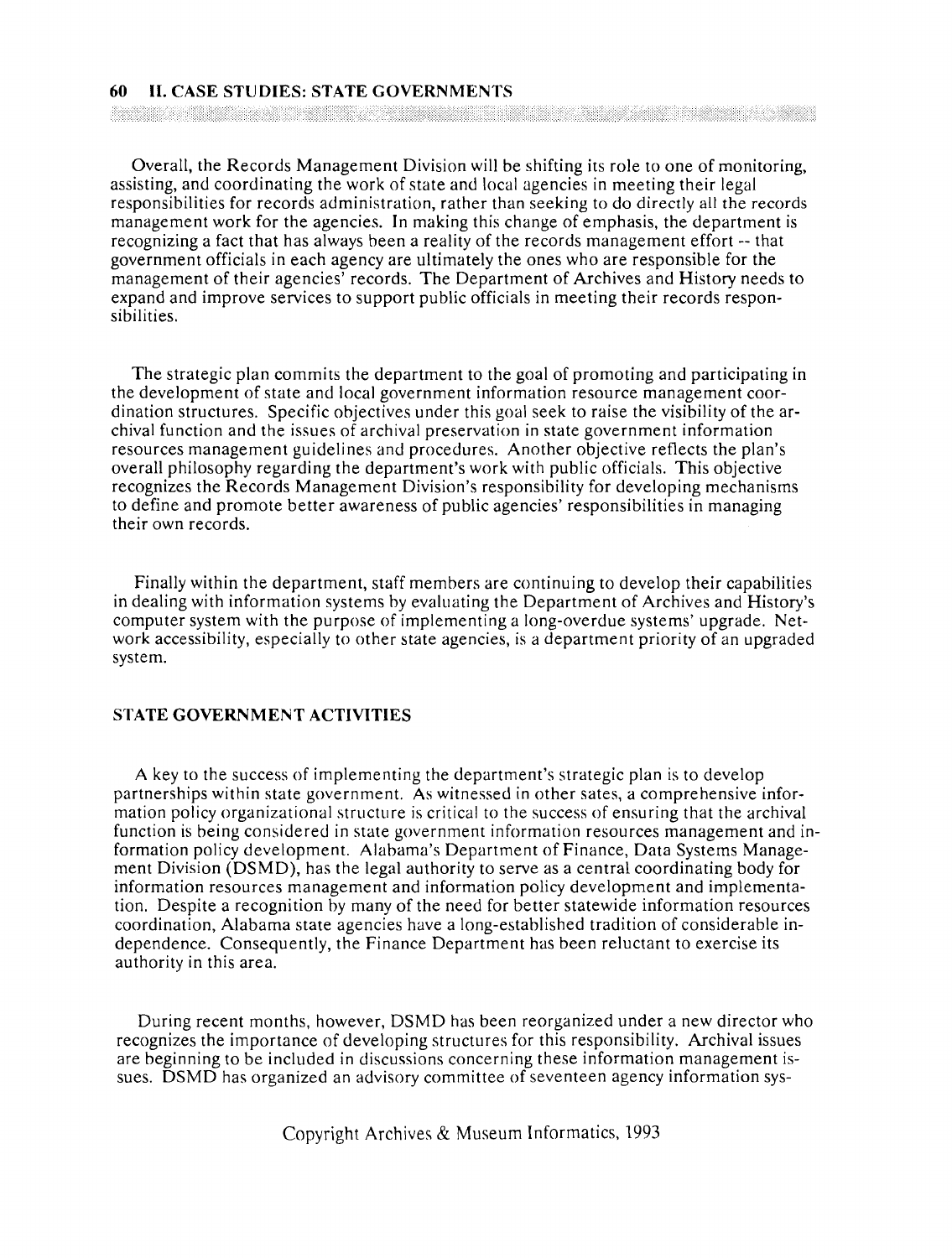tems managers, the Director of the Department of Archives and History, and the head of the Legislative Budget Office. The committee, which has met monthly since last fall, is charged with communicating individual agency and collective state information systems' needs to DSMD and recommending program directions for DSMD. Subcommittees on Long-Range Planning, Disaster Recovery, Policy and Standards, Technology, and Personnel have been established. The Assistant Director for Records Management serves on the Long Range Planning Subcommittee.

Critical factors, however, may influence the success of the development of a state information structure. Continuity in leadership within DSMD and state agencies is critical. State government agencies must develop partnerships to accomplish a common vision and goals of effective and efficient statewide information systems. State government information managers would also benefit from studying models developed by other states to address broader information management issues, such as statewide information systems standards, information sharing, access, and the identification and preservation of the longterm retention electronic records.

On April 29, 1993, DSMD sponsored, with the assistance of the DSMD Advisory Committee, the Alabama TechnaCenter, and the Society of Alabama Archivists, a conference, "Policy Issues Relating to New Information Technology in State Government". The purpose of the conference was to bring together both information systems managers and program managers to think about the implications of new information technologies to state government. Conference speakers included David Bearman, Margaret Hedstrom, and Stephen Dooley, Commissioner of the Kentucky Department of Information Systems. The next morning Margaret Hedstrom and David Bearman led a follow-up session focusing on how information systems can be developed to ensure the proper documentation of government activity and the preservation and accessibility of these records.

The DSMD Advisory Committee has shown interest in developing standards for electronic imaging systems. In response to this interest, the Department of Archives and History led a session on electronic imaging at a recent Advisory Committee meeting. The program included a discussion of legal issues, guidelines from the NAGARNNARA Optical Media Report, the State Records Commission's policy on the use of optical disks for permanent disk applications in Alabama government (Alabama Department of Environmental Management and the Shelby County Office of Probate).

Also in the area of electronic imaging, division staff is in the process of drafting a revision to the State Records Commission and Local Government Records Commission's policy on the use of optical disks for permanent records. The revision will be presented to the DSMD Advisory Committee for review before it is submitted to the Commissions. The technical leaflet revision will also include technical and administrative guidelines drawn from the NAGARA/NARA report and the NAGARA's Committee on Information Technology's report on states' imaging policies.